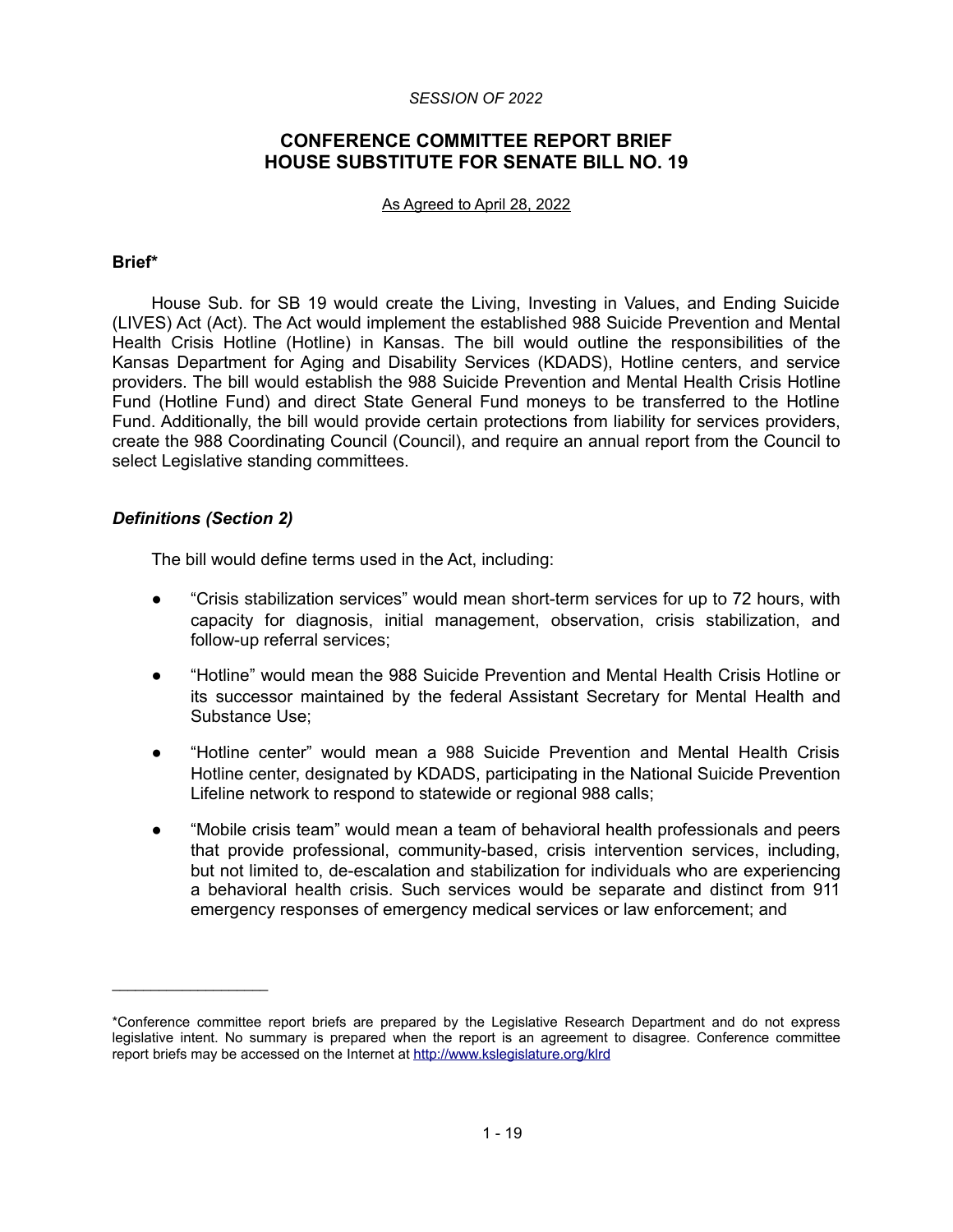"NSPL" would mean the National Suicide Prevention Lifeline, the national network of local, certified crisis centers that provide free and confidential emotional support to people in suicidal crisis or emotional distress 24 hours per day, 7 days per week.

# *Responsibilities of KDADS, Hotline Centers, and Service Providers (Section 3)*

# *KDADS*

In accordance with provisions of 47 CFR §52.200, the bill would require KDADS, prior to July 16, 2022, to:

- Designate a Hotline center or network of centers to provide crisis intervention services and care coordination to individuals accessing the Hotline 24 hours per day, 7 days per week;
- Create a system for information sharing and communication between crisis and emergency response systems and Hotline centers for the purpose of real-time crisis care coordination including, but not limited to, deployment of crisis and outgoing services specific to a crisis response of 911 emergency responders when necessary;
- Convene mobile crisis teams:
- Develop guidelines for deploying services, including mobile crisis teams, coordinating access to crisis stabilization services or other local resources as appropriate, and providing referrals and follow-ups;
- Coordinate consistent public messaging regarding the Hotline with NSPL, KDADS, and the U.S. Department of Veterans Affairs (VA);
- Require training as established by NSPL for Hotline center staff for servicing, or transferring to appropriate specialized centers, high-risk and specialized populations identified by the U.S. Substance Abuse and Mental Health Services Administration (SAMHSA);
- Work with the Kansas Department of Health and Environment (KDHE) and KanCare managed care organizations (MCOs) to develop plans for payment for KanCare members and uninsured services;
- Create an advisory board to provide guidance to the Secretary for Aging and Disability Services (Secretary), gather feedback, and make recommendations for Hotline centers, local counties, and municipalities regarding the planning and implementation of the Hotline;
- Hire a statewide suicide prevention coordinator; and
- Adopt rules and regulations to implement the provisions of the Act.

The bill would require KDADS, after July 16, 2022, to: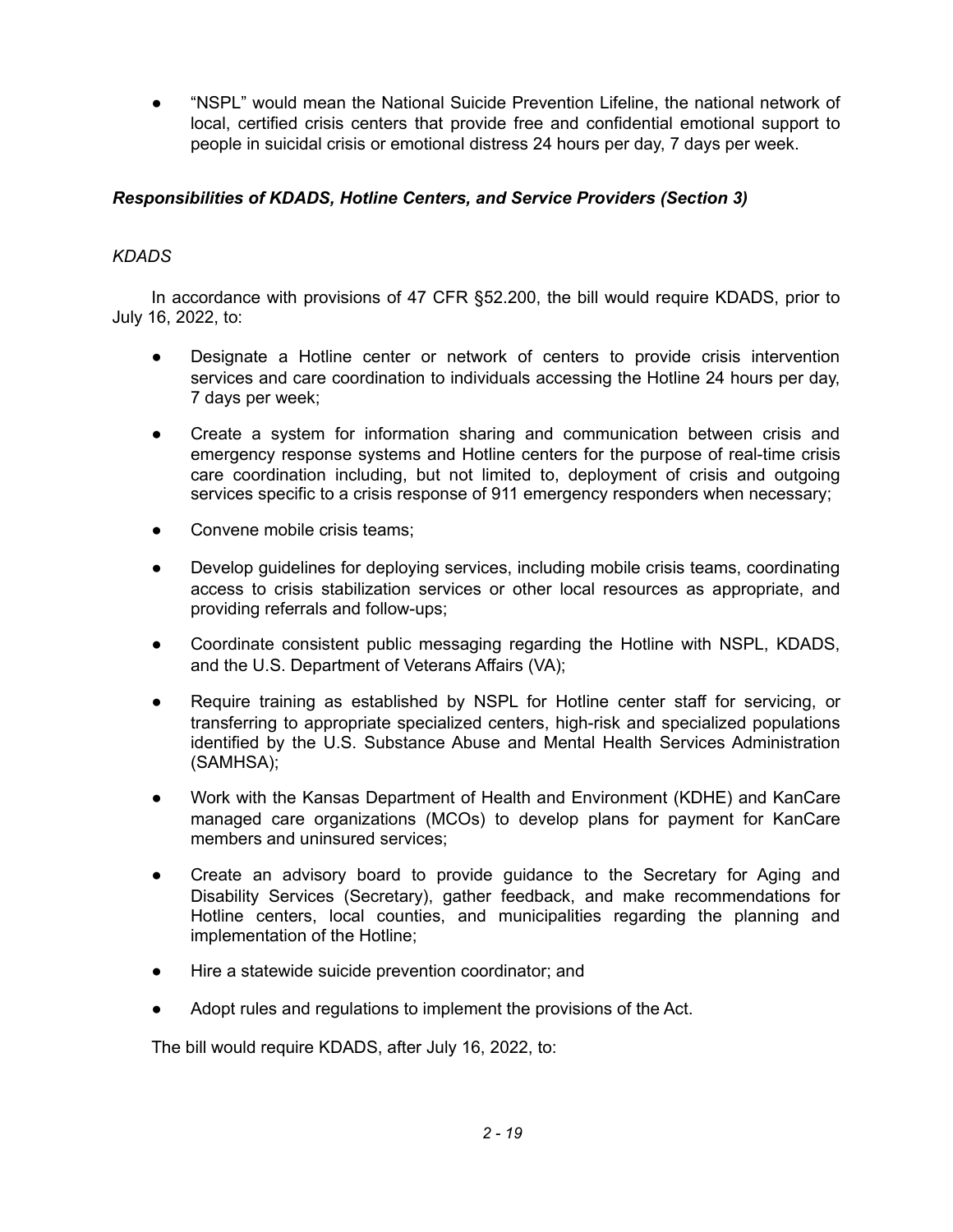- Consult with the advisory board created by the bill to provide guidance to the Secretary, gather feedback, and make recommendations for Hotline centers, local counties, and municipalities regarding usage and services provided in response to calls to the Hotline centers;
- Fund payment for crisis stabilization services provided to an individual in direct response to a Hotline center call if such individual is uninsured or such services are not covered by such individual's insurance; and
- Apply for, receive, administer, and utilize any grants or assistance made available by the federal government, or other public or private sources for the purpose of this act.

# *Hotline Centers*

The bill would require the Hotline centers, prior to July 16, 2022, to:

- Establish an agreement with NSPL for participation within the network of crisis centers;
- Meet any training requirements for Hotline center staff established by NSPL or KDADS;
- Enter into memorandums of understanding with local service providers to be deployed according to KDADS guidelines;
- Coordinate access to crisis stabilization services or other local resources as appropriate according to KDADS guidelines;
- Provide referrals and follow-ups according to KDADS guidelines;
- Work with the VA to route calls from self-designated veterans for the provision of Veterans Crisis Line (VCL) services; and
- Meet any Hotline center provisions required to be met after July 16, 2022, if the Hotline center has the capacity to meet such provisions prior to such date.

The bill would require Hotline centers, after July 16, 2022, to:

- Receive all calls initiated by a service user dialing 988 from service providers;
- Deploy crisis services, including mobile crisis teams, according to KDADS guidelines;
- Coordinate access to crisis stabilization services or other local resources as appropriate according to KDADS guidelines;
- Provide referrals and follow-ups according to KDADS guidelines;
- Continue to meet training requirements established by NSPL and KDADS; and
- Continue to work with the VA to route calls from self-designated veterans for the provision of VCL services.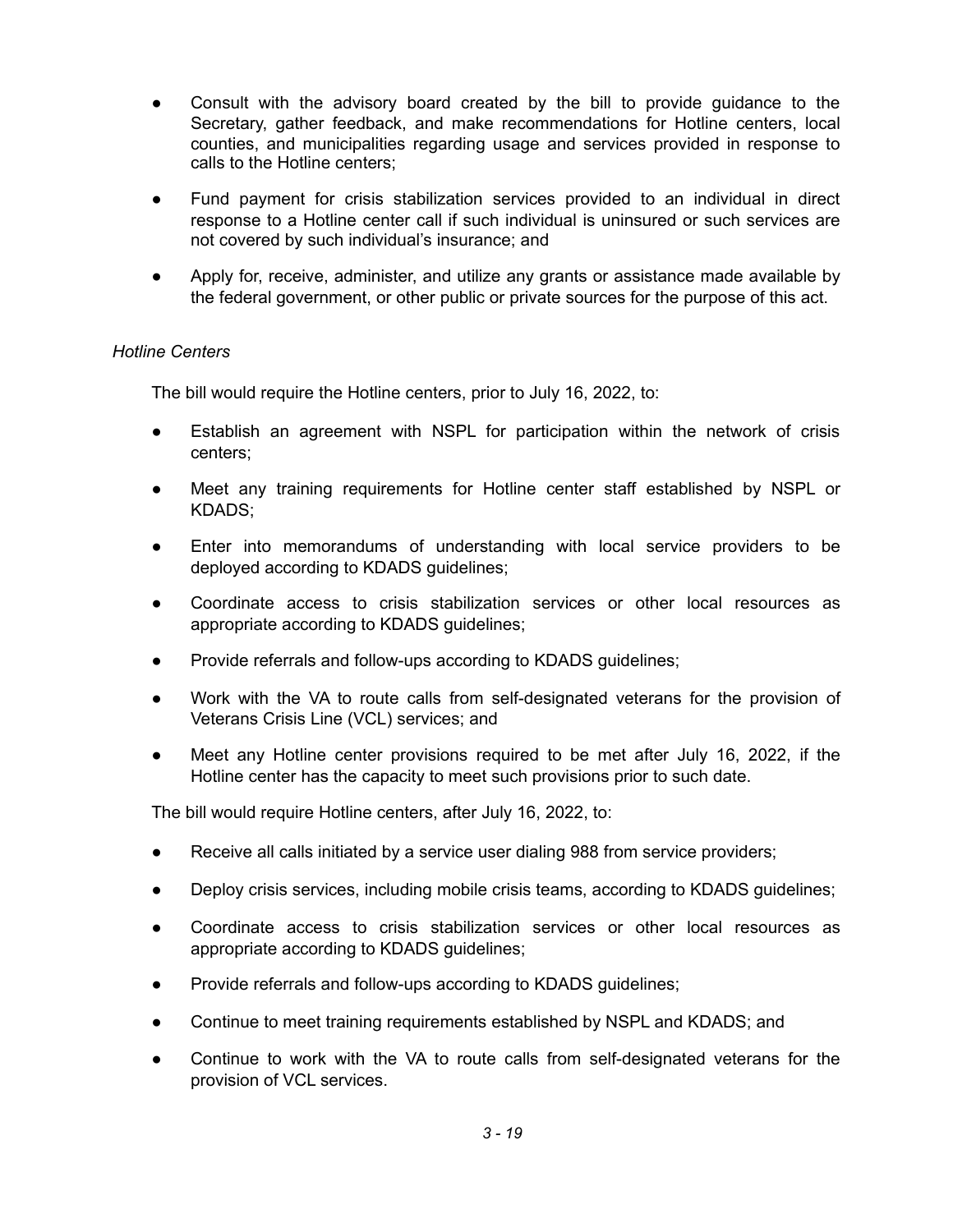### *Service Providers*

The bill would require service providers, prior to July 16, 2022, to:

- Establish 988 as the unique number for suicide prevention and mental health crisis;
- Transmit all calls initiated by a service user dialing 988 to the current toll-free access number for NSPL;
- Complete all changes necessary to implement the designation of the 988 dialing code; and
- Prepare for the potential collection and remittance of fees to the Hotline Fund.

The bill would require service providers, after July 16, 2022, to direct all calls initiated by a user dialing 988 to Hotline centers.

# *Liability Protection (Section 4)*

The bill would provide that each service provider and seller, and employees, agents, suppliers, and subcontractors of each service provider and seller, would not be liable for the payment of damages resulting directly or indirectly from the total or partial failure of any transmission to an emergency communication service or for damages resulting from the performance of installing, maintaining, or providing 988 service, except as provided by the Kansas Tort Claims Act and for action or inaction that constitutes gross negligence or willful and wanton misconduct.

# *988 Suicide Prevention and Mental Health Crisis Hotline Fund (Section 5)*

The bill would establish in the State Treasury the Hotline Fund to be administered by the Secretary for Aging and Disability Services (Secretary). The bill would require all moneys received for the purpose of the Hotline Fund to be deposited to the credit of the Hotline Fund.

The bill would require, on or before the 10th of each month, the Director of Accounts and Reports to transfer from the State General Fund (SGF) to the Hotline Fund interest earnings based on the average daily balance of moneys in the Hotline Fund for the preceding month and the net earnings rate of the Pooled Money Investment Portfolio for the preceding month.

The bill would require moneys credited to the Hotline Fund to be used only to pay expenses that are reasonably attributed to:

- Ensuring the efficient and effective routing of calls made to the Hotline to an appropriate crisis center; and
- Personnel; the provision of acute mental health, crisis outreach, and stabilization services by directly responding to the Hotline; mobile crisis response services, including, but not limited to, services for those persons with intellectual or developmental disabilities and persons with behavioral health needs; public promotion; data collection; and reporting.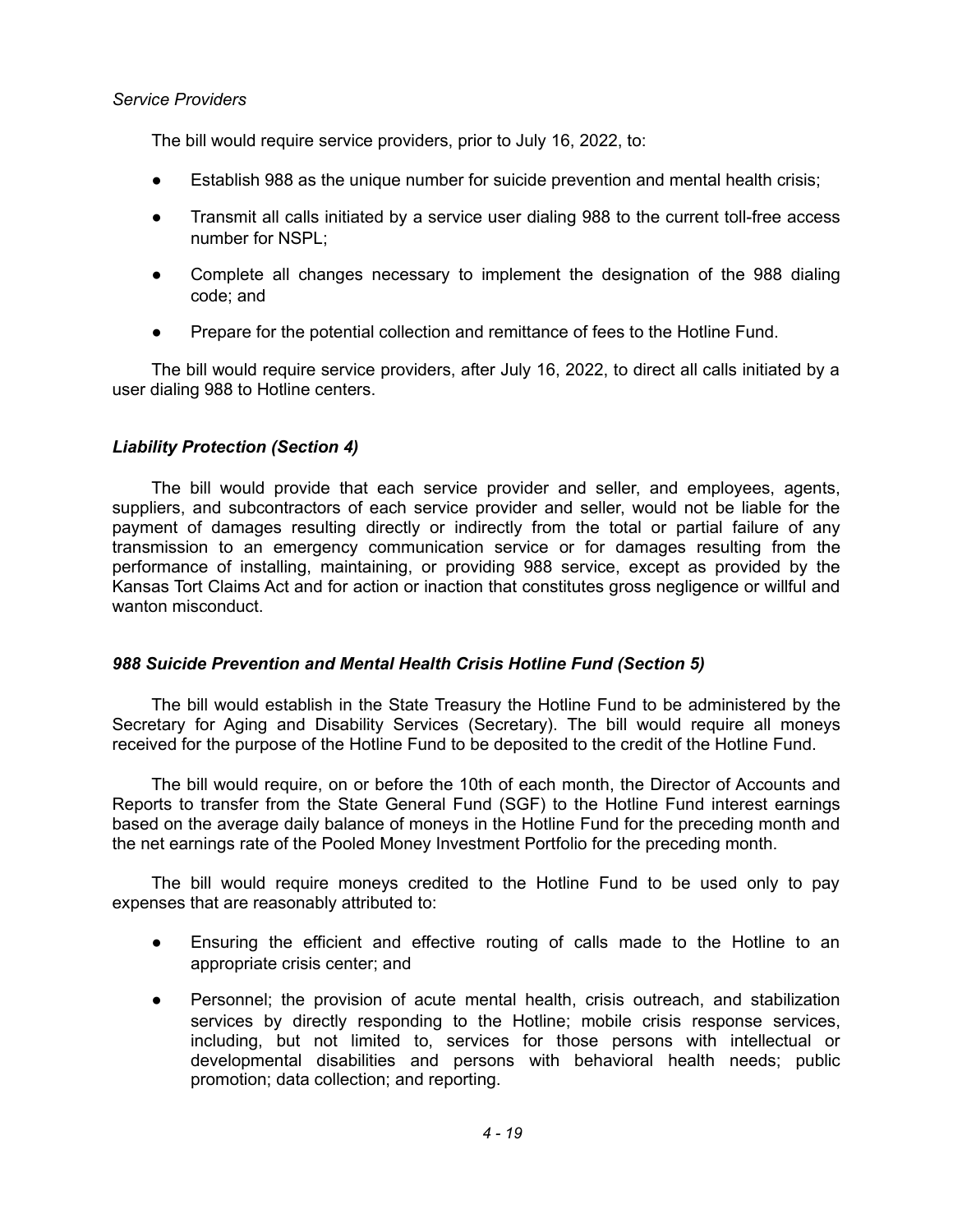The bill would prohibit moneys credited to the Hotline Fund from being used to pay expenses that are attributed to persons or entities who are domiciled outside the state.

The bill would mandate that moneys in the Hotline Fund would be used for the purposes set forth in the bill and for no other governmental purposes.

On July 1, 2022, and on each July 1 thereafter, the Director of Accounts and Reports would be required to transfer \$10.0 million from the SGF to the Hotline Fund.

Beginning in FY 2023 and for each fiscal year beyond, the SGF demand transfer required would be reduced by the certified unencumbered ending balance of the Hotline Fund for the previous fiscal year. The Secretary, in consultation with the Director of the Budget, would be required to certify at the end of each fiscal year the amount of unencumbered ending balance in the Hotline fund and communicate this information to the Director of Accounts and Reports, and the Director of Legislative Research.

### *Annual Report to the Legislature (Section 6)*

On or before the first day of each regular session of the Legislature, the Secretary would be required to submit a report to the House Committees on Appropriations; Energy, Utilities and Telecommunications; and Health and Human Services and the Senate Committees on Ways and Means; Utilities; and Public Health and Welfare, or any successor committees, detailing outcomes related to implementation of the Hotline in Kansas. The report would be required to include the following key performance indicators:

- Outcomes related to Hotline implementation in Kansas;
- Hotline usage in Kansas;
- Services provided in response to Hotline usage;
- Availability of any Federal or other public or private funding sources for the purpose of administering this act, along with information on any applications that were submitted to receive such financial assistance and the amounts received, if any;
- Estimate of the necessary cost to continue to support and fund the requirements of this act in the ensuing fiscal year; and
- Recommendations regarding how costs may be funded, including through the collection of fees or charges on telecommunications services, with estimates of such charges.

#### *Hotline Number of Student Identification Cards (Section 7)*

The bill would encourage each school district that issues student identification cards to students in grades 6 through 12 to include on such identification cards the 988 Hotline number, or if the Hotline is not in operation, then a local, state, or national suicide prevention hotline telephone number.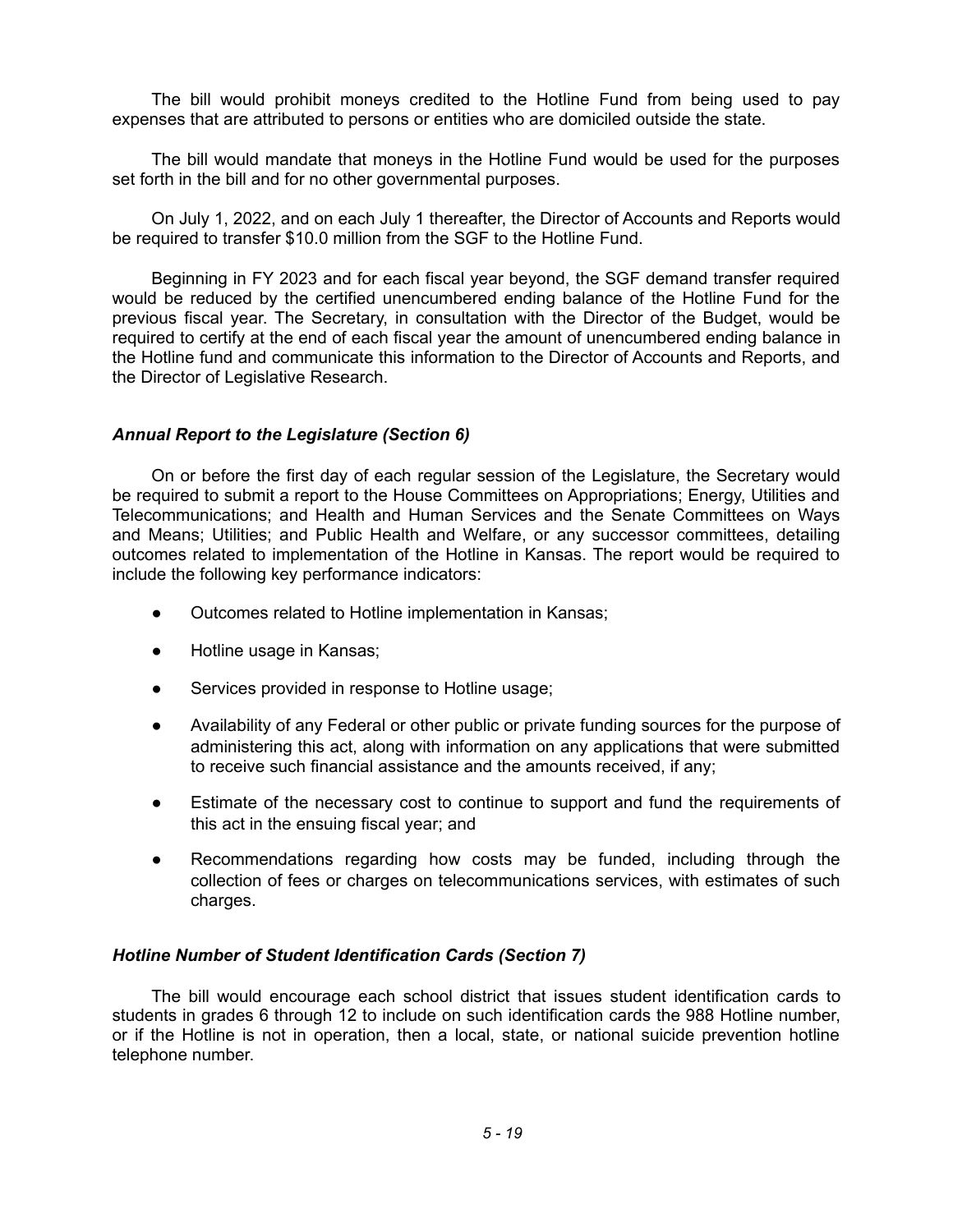## *988 Coordinating Council (Section 8)*

### *Purpose*

The bill would create the 988 Coordinating Council (Council), which would advise the Secretary on the delivery of 988 services, develop strategies for future enhancements to the 988 system, and distribute funds to organizations providing services as National Suicide Prevention Lifeline Centers (NSPL Centers).

#### *Membership*

To the extent possible, the bill would require the Council to include individuals with technical expertise regarding mental health crisis delivery services, call center technology and services, and any other relevant subject matter.

The Council would consist of the following 11 voting members representing various entities, as indicated:

- Nine voting members appointed by the Governor, with one member from each of the following:
	- Information technology personnel from government units;
	- NSPL Centers located in counties with a population of fewer than 75,000;
	- NSPL Centers located in counties with a population greater than 75,000;
	- Kansas Sheriffs Association;
	- Kansas Association of Chiefs of Police;
	- Kansas Association of Community Mental Health Centers;
	- InterHab;
	- KDADS: and
	- A recommendation by the Kansas Commission for the Deaf and Hard of Hearing.
- Two voting legislative members appointed by the Legislative Coordinating Council, as follows:
	- One member of the House Committee on Appropriations; and
	- One member of the Senate Committee on Ways and Means.

The Council would also include six nonvoting members appointed by the Governor, with one member representing each of the following:

- Rural telecommunications companies recommended by the Kansas rural independent telephone companies;
- Incumbent local exchange carriers with over 50,000 access lines;
- Large wireless providers;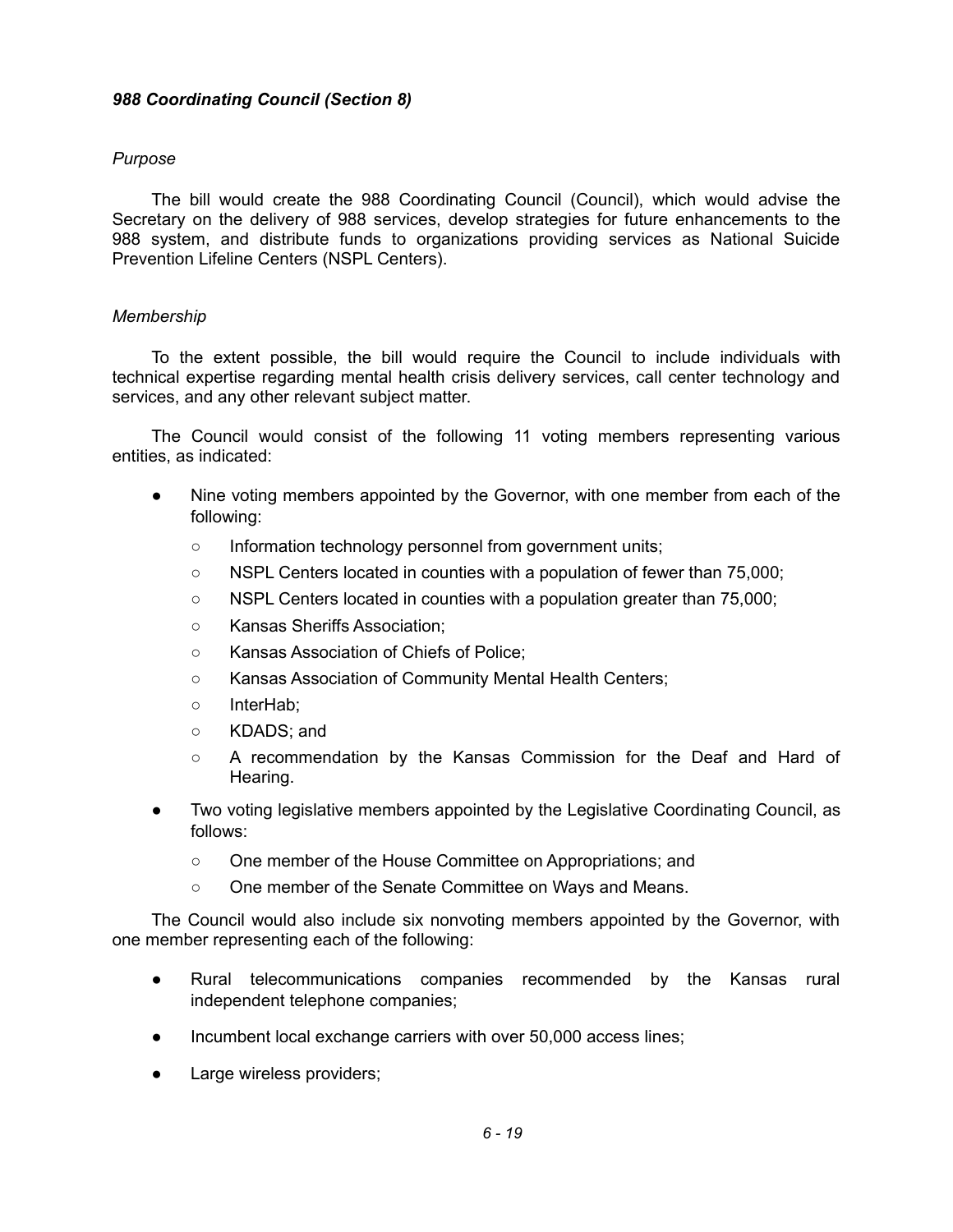- A recommendation from League of Kansas Municipalities;
- A recommendation from Kansas Association of Counties; and
- A Kansas resident recommended by the Mid-America Regional Council.

#### *Terms*

Except as otherwise indicated in the bill, each voting member would be appointed for a three-year term and until a successor is appointed and qualified. Of the 11 voting members appointed by the Governor, five would be appointed to an initial term of two years and five to an initial term of four years, as specified by the Governor.

A voting member would be limited to serving no longer than two successive three year terms, with a voting member appointed as a replacement allowed to finish the term of the predecessor and serve two additional successive terms.

#### *Chairperson*

The chairperson of the Council would be selected by, and serve at the pleasure of, the Governor. The chairperson would serve as the liaison between the Council and the SAMHSA. The chairperson would preside over all meetings of the Council and assist the Council in effectuating the Act.

#### *Payment of Expenses*

The bill would require all expenses related to the Council be paid from the Hotline Fund.

#### *Member Compensation*

The bill would allow members of the Council and other persons appointed to subcommittees by the Council to receive reimbursement for meals and travel expenses but would serve without compensation. Legislative members would be paid compensation, subsistence allowance, mileage and other expenses, as provided in KSA 75-3212, when attending meetings of the Council.

#### *Service Provider Contact Information*

The bill would require every service provider to submit its contact information to the Council, with wireless telecommunications service providers new to providing service in the state required to submit contact information within three months of first offering wireless telecommunications services in the state.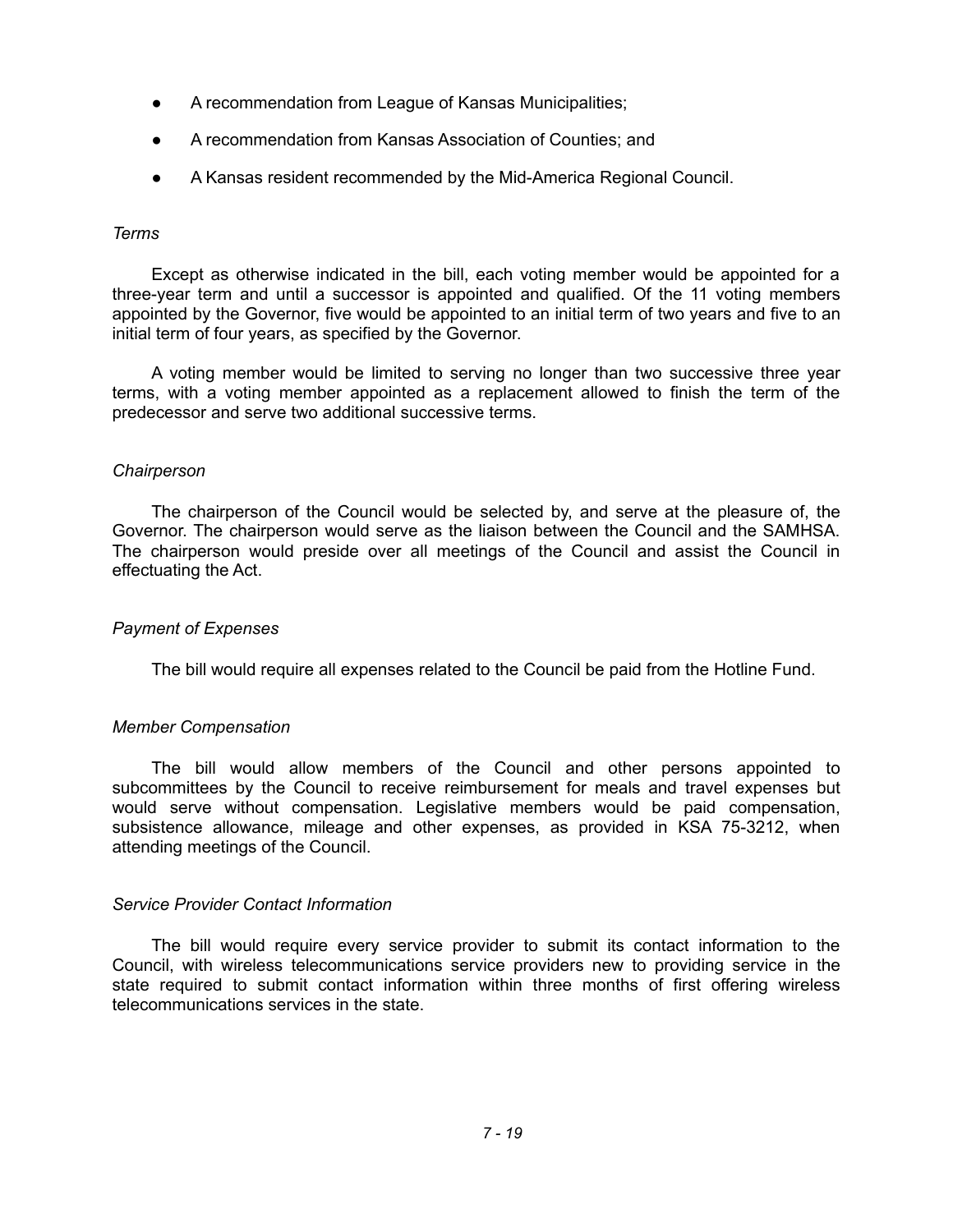## *Annual Council Report*

The bill would require the Council to submit an annual report to the House Committee on Energy, Utilities and Telecommunications and the Senate Committee on Utilities, or any successor committees, on or before the first day of each regular session of the Legislature. The report would include a detailed description of all expenditures made from 988 fees received by the NSPL Centers.

## *Sunset*

The bill would provide that the provisions of the bill relating to the Council would expire July 1, 2026.

# **Conference Committee Action**

The Conference Committee agreed to the House Committee version of the substitute bill, and further adopted the following amendments to:

- Replace references to "crisis-receiving and stabilization services" with "crisis stabilization services";
- Specify the definition of "crisis stabilization services" means short-term services for up to 72 hours, with capacity for diagnosis, initial management, observation, crisis stabilization, and follow-up referral services;
- Require KDADS, after July 16, 2022, to fund payment for crisis stabilization services provided to an individual in direct response to a hotline center call if such individual is uninsured or such services are not covered by such individual's insurance;
- Prohibit moneys credited to the Hotline Fund from being used to pay expenses that are attributed to persons or entities who are domiciled outside the state;
- Reduce from 15 to 11 the number of voting members of the Council;
- Reduce from 13 to 9 the number of voting members of the Council appointed by the Governor;
- Reduce from two to one the number of voting members appointed by the Governor representing information technology personnel from governmental units, NSPL centers located in counties with a population of fewer than 75,000, and NSPL centers located in counties with a population of greater than 75,000;
- Remove the voting member appointed by the Governor from the Kansas Department for Children and Families;
- Remove the nonvoting member appointed by the Governor representing voice over internet protocol (VoIP) providers;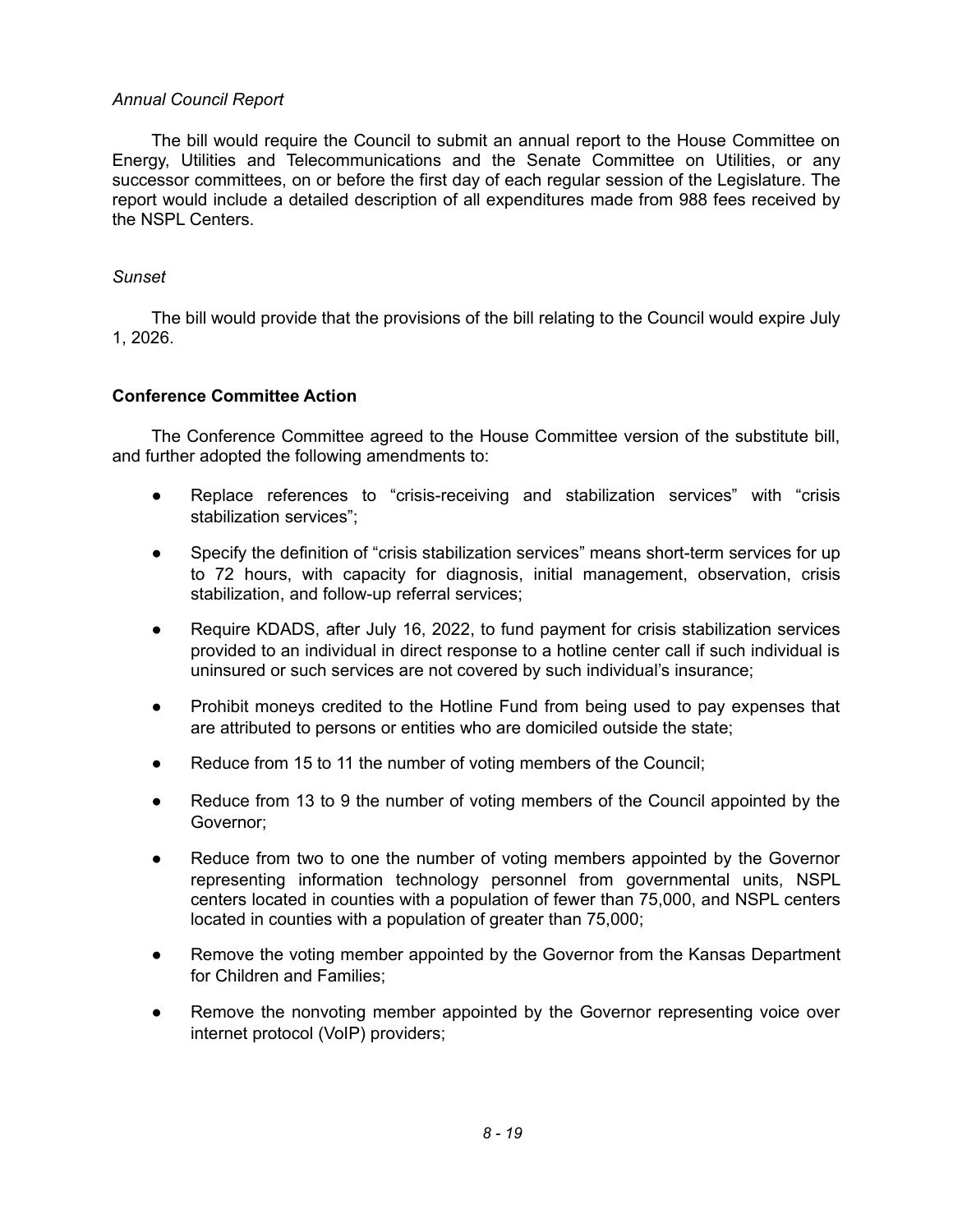- Remove the nonvoting members appointed by the Governor recommended by the Kansas Geographic Information Systems Policy Board and the Kansas Office of Information Technology Services;
- Provide that the provisions of the section relating to the Council would expire on July 1, 2026; and
- Make technical changes.

#### **Background**

The House Committee on Energy, Utilities and Telecommunications recommended a substitute bill for SB 19 incorporating certain provisions pertaining to establishing the Living, Investing in Values, and Ending Suicide (LIVES) Act (Act) contained in House Sub. for HB 2281 be introduced and passed as recommended.

SB 19, as recommended by the Senate Committee on Transportation would have designated a portion of US-77 in Marshall County, as the CPL Allen E Oatney and SP4 Gene A Myers Memorial Highway, and removed the Prairie Parkway designation. These provisions were not retained in the substitute bill.

[*Note*: The contents of SB 19 are contained within 2021 HB 2247, which was enacted into law on July 1, 2021.]

#### *HB 2281 (LIVES Act)*

#### *House Committee on Health and Human Services*

HB 2281 was introduced during the 2021 Legislative Session by the House Committee on Health and Human Services at the request of the Association of Community Mental Health Centers of Kansas, Inc.

[*Note*: HB 2281 was a recommendation of the 2020 Special Committee on Kansas Mental Health Modernization and Reform. Funding of the Hotline was also included in the recommendations of the 2021 Special Committee on Kansas Mental Health Modernization and Reform.]

In the House Committee hearing on February 22, 2021, representatives of the Association of Community Mental Health Centers of Kansas, CTIA, the Greater Kansas Chapter of the American Foundation for Suicide Prevention, KDADS, KDHE, Kansas Suicide Prevention HQ, the Kansas Chapter of the National Alliance on Mental Illness, a school counselor, and a private citizen provided **proponent** testimony.

The KDADS representative stated KDADS applied for and received a grant to assist the State in planning for the implementation of the Hotline. The National Suicide Hotline Designation Act of 2020 enabled the Hotline, established the authority of states to assess 988 fees on telephone services to fund hotline infrastructure, but did not provide federal funding to states to support those programs. The representative stated SAMHSA expects a significant increase in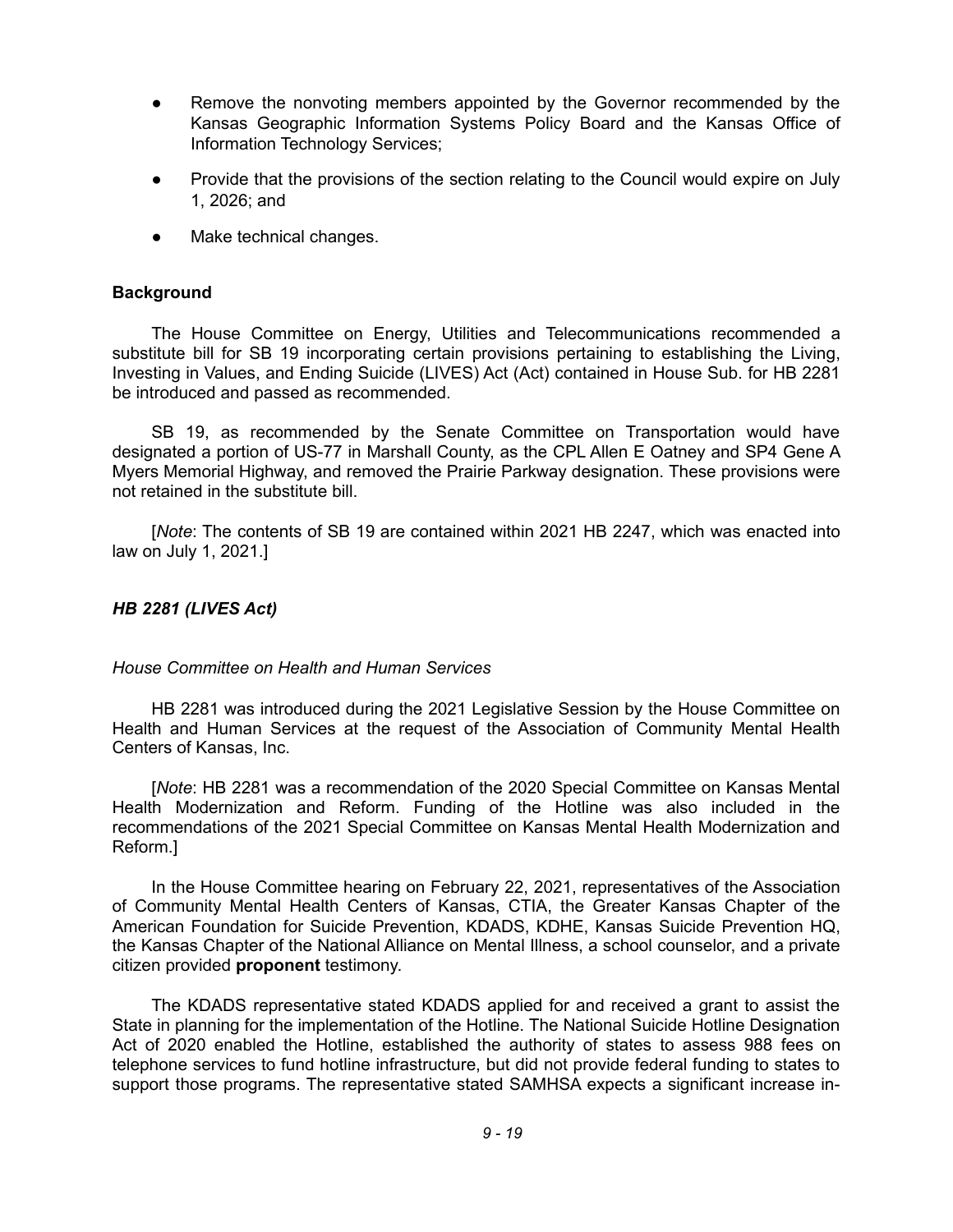call volume to the NSPL. According to the representative, KDADS highlighted the need for suicide prevention infrastructure development in its 2020-2025 State Suicide Prevention Plan. The representative noted a more robust crisis service delivery system, beginning with the Hotline, would help reduce suicide attempts and deaths.

Written-only proponent testimony was provided by a representative of Arcare, Inc.; a representative of the Kansas Association of Chiefs of Police, the Kansas Peace Officers Association, and the Kansas Sheriffs Association; a former middle school principal; a former member of the Kansas House of Representatives; a child and adolescent psychiatrist; and three private citizens.

Written-only neutral testimony was provided by the Kansas Youth Suicide Prevention Coordinator.

No **opponent** testimony was provided.

During the 2021 Legislative Session, the House Committee amended the bill to:

- Specify moneys credited to the Hotline Fund would also be required to be used to provide mobile crisis response services for persons with intellectual or developmental disability and behavioral health needs [*Note:* The Conference Committee retained this amendment.];
- Mandate moneys in the Hotline Fund be used for the purposes set forth in this section and for no other governmental purposes [*Note:* The Conference Committee retained this amendment.];
- Impose a prepaid wireless 988 fee of \$0.50 per retail transaction for prepaid wireless service in Kansas, clarify how the fee would be collected, and establish procedures related to the fee [*Note:* The Conference Committee did not retain this amendment.]; and
- Establish the Certified Community Behavioral Health Clinics (CCBHC) Fund and require all moneys collected from payment of the prepaid wireless 988 fee to be used for the CCBHC Fund. [*Note:* The Conference Committee did not retain this amendment.]

The bill was withdrawn from the House Calendar and referred to the House Committee on Appropriations on March 5, 2021. The bill was rereferred to the House Committee on Health and Human Services on January 12, 2022, and a second hearing was held.

In the House Committee hearing on February 15, 2022, **proponent** testimony was provided on the bill, as amended by the House Committee in 2021, by representatives of the Association of Community Mental Health Centers of Kansas, Inc., COMCARE, InterHab, Kansas Mental Health Coalition, Kansas Suicide Prevention HQ (KSPHQ), NAMI Kansas, T-Mobile, and the Wichita Regional Chamber of Commerce. The proponents generally stated the need for the Hotline to address the mental health needs in the state and reduce the number of individuals impacted by suicide. Some proponent testimony referenced support for certain forthcoming amendments reflecting a compromise reached on the per-line fee.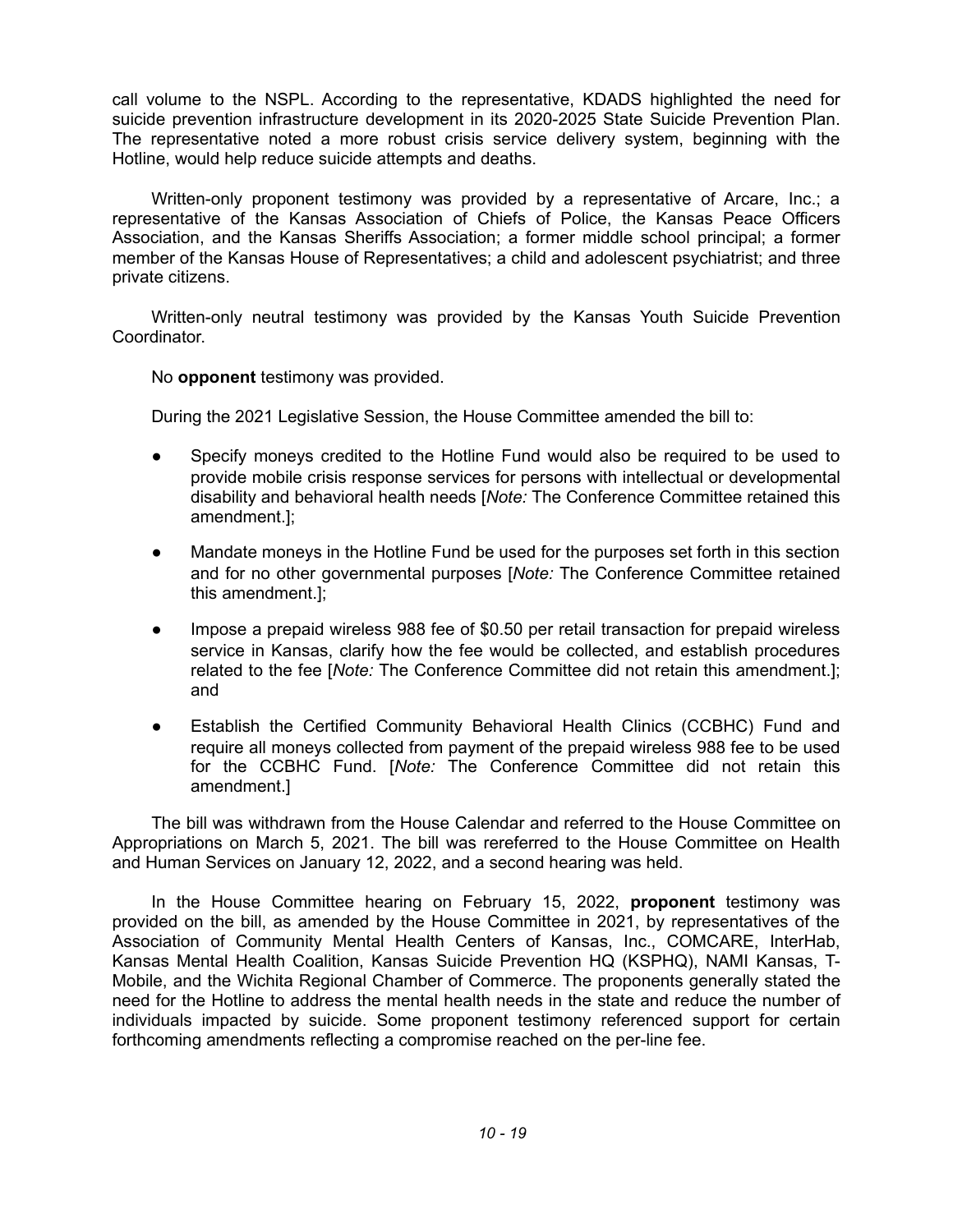Written-only proponent testimony was provided by representatives of the American Foundation for Suicide Prevention, Children's Alliance of Kansas, First Call, Health Forward Foundation; Johnson County Developmental Supports, Johnson County Mental Health Center, Kansas Coalition Against Sexual and Domestic Violence, Kansas Council on Developmental Disabilities, KDADS, Kansas Sheriffs Association, Office of the Attorney General of Kansas, Sunflower Foundation, and 12 private citizens.

No other testimony was provided.

On February 16, 2022, the House Committee recommended a substitute bill, incorporating the following amendments to the 2021 Committee bill that:

- Remove language pertaining to the CCBHC Fund [*Note:* The Conference Committee retained this amendment.];
- Revise the 988 fee per subscriber account of service providers and the prepaid wireless 988 fee and clarify the process for collection, identification, remittance, and reporting of such fees [*Note:* The Conference Committee did not retain this amendment.];
- Prohibit the imposition of 988 fees other than those created by the bill [*Note:* The Conference Committee did not retain this amendment.];
- Direct the transfer of \$3.0 million from the SGF to the Hotline Fund on July 1, 2022, and on each July 1 thereafter [*Note:* The Conference Committee did not retain this amendment.];
- Amend how moneys credited to the Hotline Fund may be used [*Note:* The Conference Committee retained this amendment.];
- Provide liability protection for service providers, except for violation of the Kansas Tort Claims Act and action or inaction constituting gross negligence or willful and wanton misconduct [*Note:* The Conference Committee retained this amendment.];
- Create the 988 Coordinating Council [*Note:* The Conference Committee retained this amendment.];
- Require an annual report be submitted by the Secretary for Aging and Disability Services to select legislative standing committees [*Note:* The Conference Committee retained this amendment.]; and
- Encourage inclusion of the 988 number on identification cards provided to students in grades 6 through 12 in school districts that issue such cards. [*Note:* The Conference Committee retained this amendment.]

The House Committee also recommended the substitute bill be referred to the Committee on Energy, Utilities and Telecommunications.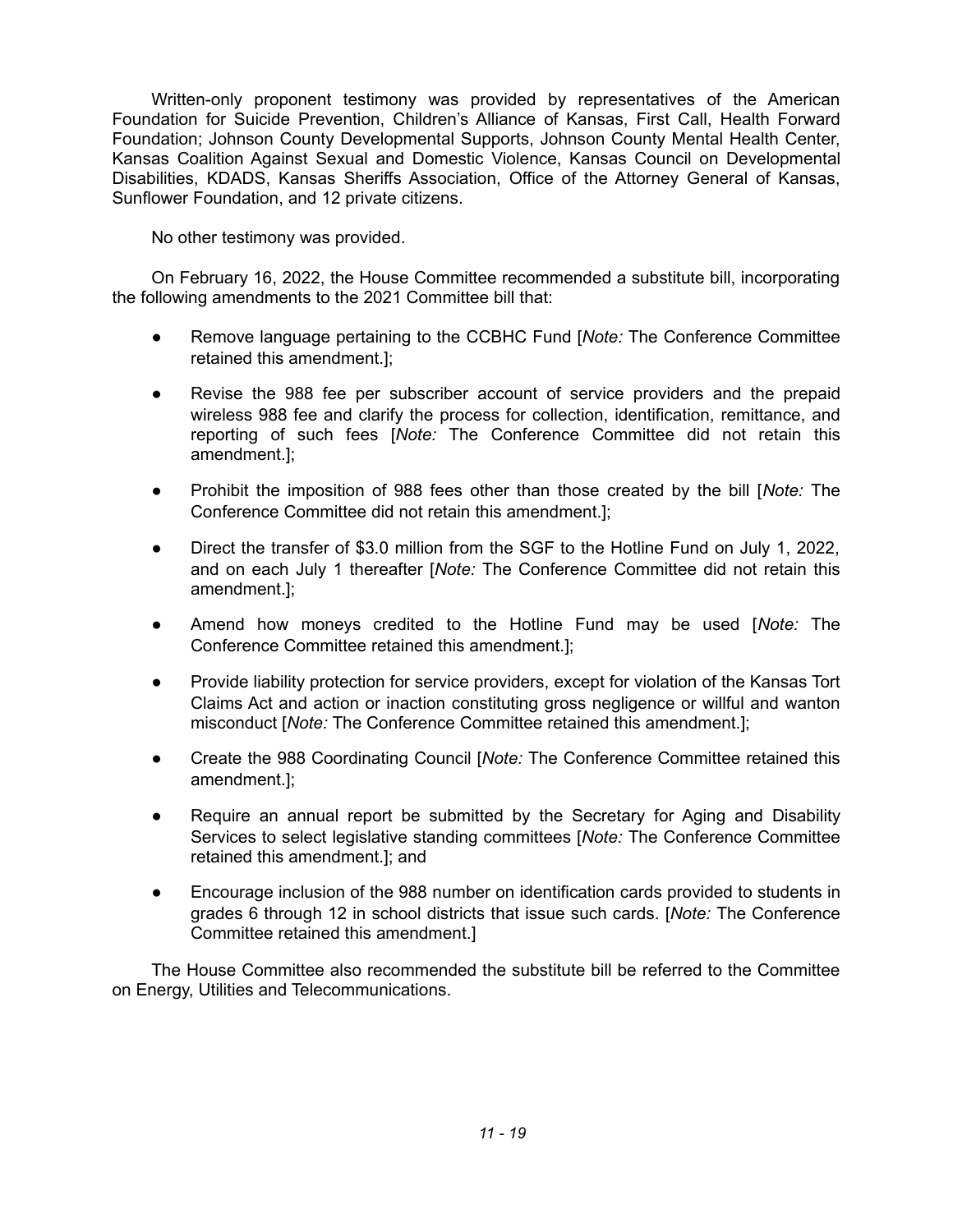# *House Sub. for HB 2281 (LIVES Act)*

# *House Committee on Energy, Utilities and Telecommunications*

In the House Committee hearing on March 10, 2022, **proponent** testimony was provided on the substitute bill by representatives of The Association of Community Mental Health Centers of Kansas, InterHab, Kansas Mental Health Coalition, KSPHQ, and T-Mobile. The proponents generally stated the need for the Hotline to address the mental health needs in the state and reduce the number of individuals impacted by suicide.

Written-only proponent testimony was provided by representatives of the Kansas Chapter of National Emergency Number Association and the Wichita Regional Chamber of Commerce.

Written-only neutral testimony was provided by representatives of KDADS, the Kansas 911 Coordinating Council, and the Kansas Association of Public Safety Communications Officials.

No other testimony was provided.

On March 15, 2022, the House Committee recommended provisions of House Sub. for HB 2281 be introduced as House Sub. for SB 19 and be passed as recommended, with amendments to:

- Clarify KDADS must apply for and utilize any grants or financial assistance made available by the federal government, or other public or private sources for the purpose of this act, and make clear such funds shall be credited to the Hotline Fund;
- Remove provisions relating to remittance and collection of \$0.20 and \$0.04 Hotline fees for subscribers' telephone service with in the state;
- Expand the list of services Hotline funds must be expended on to include mobile crisis response services for those persons with intellectual or developmental disabilities and persons with behavioral health needs;
- Increase the amount of SGF transferred to the Hotline Fund each fiscal year from \$3.0 million to \$10.0 million;
- Reduce the \$10.0 SGF transfer by the certified ending balance of the Hotline Fund beginning in FY 2023 and every fiscal year thereafter;
- Specify information that must be contained in the KDADS report to certain legislative standing committees;
- Clarify that the 988 Coordinating Council, which would be established by the bill, shall advise the Secretary on the 988 System;
- Remove provisions allowing the 988 council to adopt rules and regulations;
- Remove provisions relating to the requirement that each NSPL center file an annual report with the 988 council; and
- Make technical and conforming changes.